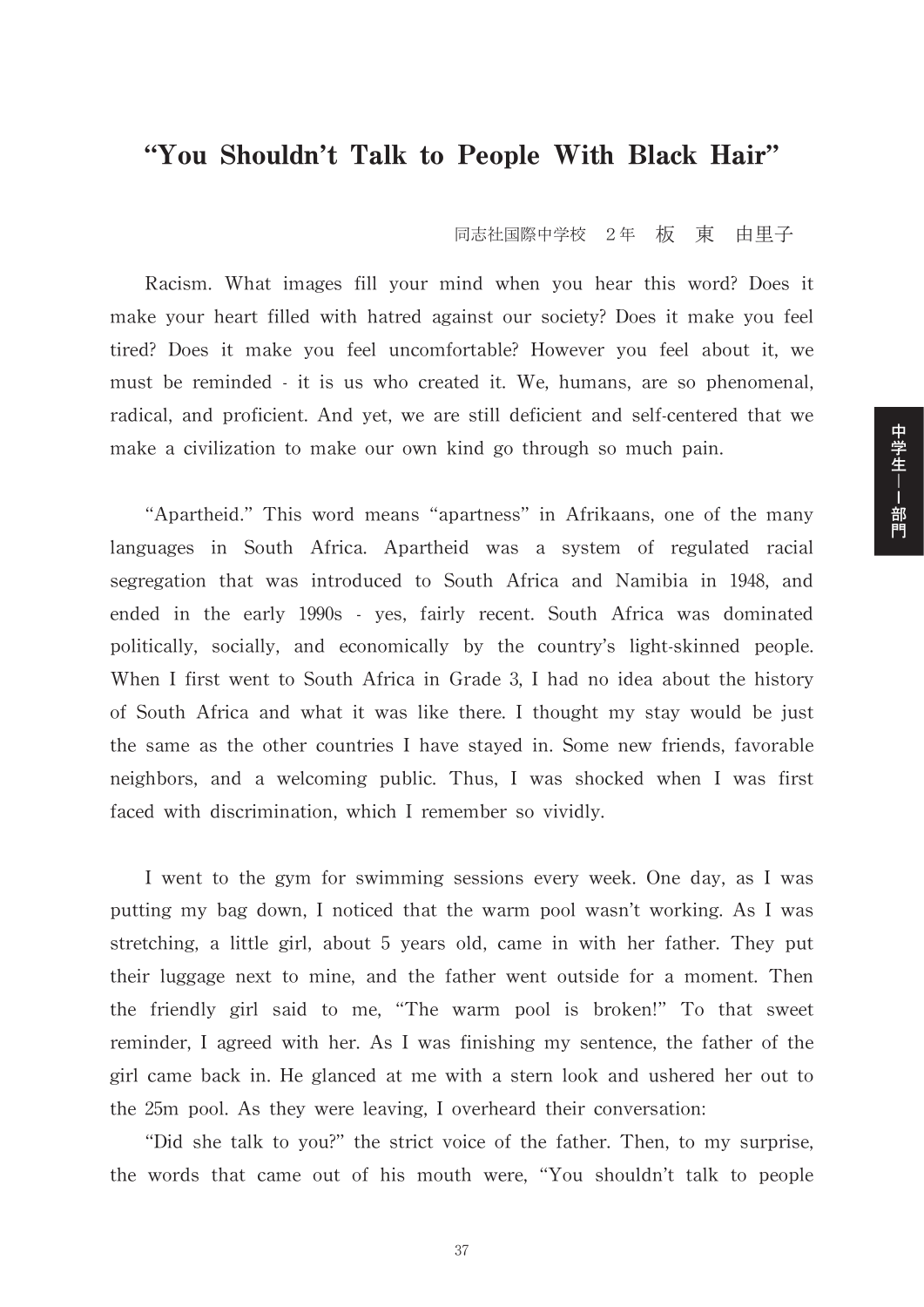with black hair."

I was startled. Do I look like a threat to his daughter because I have black hair? Am I not supposed to talk to younger children because my hair is black? Then, it hit me. I was Asian. So... Asian and colored people aren't allowed to talk to white people? That's what they're teaching their own children? I was going through a mix of emotions, topped with confusion. I only figured out later, shockingly, that this was relatively common in South Africa.

In my opinion, I don't think racism is something we can put a stop to. I think it is something in our human instincts and woven into the fabric of our society. Of course, I don't mean that racism must continue to be expressed between us because I believe that that would be impossible. Ideally, we would hope for a population that all 8 billion people would unite and eternal peace could be an easy achievement. But our community doesn't work like that. We all have our own opinions and sense of values, and some people agree and disagree. That's why there are debates, arguments, and wars around us. And also, why racism is a thing. It's just the principle.

However, by all means, we have solutions. We always have a choice to not express our hate towards people. First, I think that everyone must learn and be able to control their feelings. Second, hatred and jealousy can be turned into strength. We should make positive mindsets driven by these negative emotions. For example, I learned to use the opportunity to work harder so I can get the chance to look back and say, "Look at me now!" Doing this helps me boost my confidence, and I feel more like myself than any other time.

In conclusion, my current opinion is that racism is something that cannot simply be erased in front of us. I'm no TED talker, I've only been around for fourteen years. It's obvious that I'm barely a fragment of this huge universe. But as long as I live, I believe we can always find ways to tolerate it and use